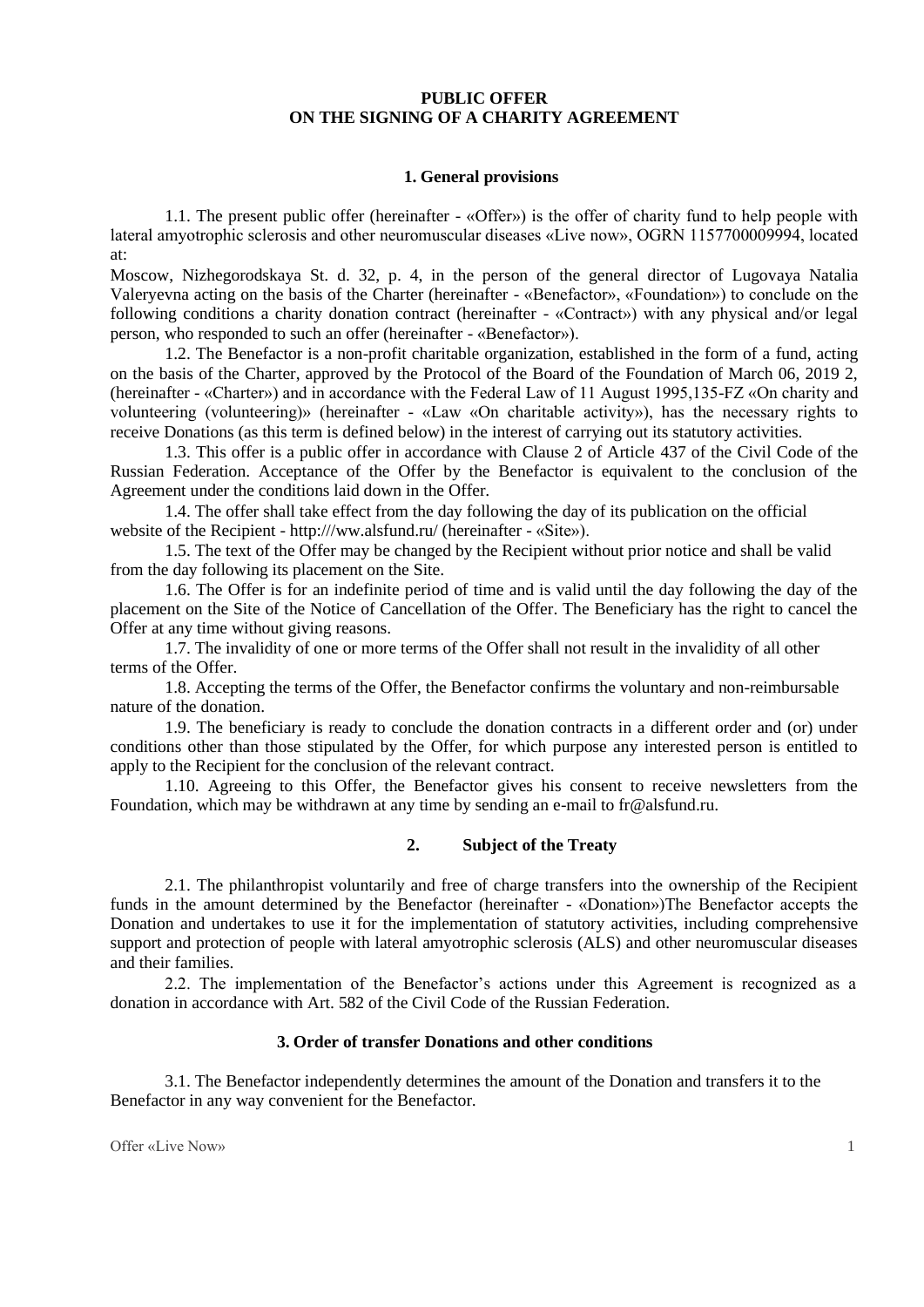3.2. The benefactor may:

3.2.1 Transfer the Donation of a payment order to the details of the Recipient specified in section 7 of the Offer, as well as the use of plastic (bank) cards, payment terminals, electronic payment systems and other means allowing the Benefactor to make a Donation.

3.2.2. Make an order on the Site for regular (monthly) cancellation of donation from a bank card.

The order is considered executed after the successful completion of the first write-off from the card using 3DS authentication in the event that the Benefactor has connected the appropriate service in his bank to provide additional security in the implementation of online-payment, and receipt of notification of successful write-off to the e-mail address of the Philanthropist, indicated at the execution of the order.

An order for regular write-off is valid until the expiry of the card holder or until the Benefactor submits written notice of termination of the order. Notification must be sent to the e-mail address fr@alsfund.ru at least 15 calendar days before the date of the next automatic cancellation. The notification should contain the following details: name and first name as indicated on the map; The last four digits of the card from which the funds are automatically written off; an e-mail address to which the Recipient will send a confirmation of the cessation of the regular write-off.

3.2.3. Send a short text message (SMS) to the short number 3443 (only from the phone numbers issued to the individual), indicating in the text: BAS and the amount of donations.

3.2.4. Place cash in the collection boxes set by the Recipient or by third parties on behalf of and for the benefit of the Beneficiary in public places.

3.2.5. Donate by any other means possible.

3.3. The performance by the Benefactor of any of the actions provided for in para. 3.2 of the Offer shall be deemed to be acceptance of the Offer in accordance with art. 3. 438 of the Civil Code of the Russian Federation.

3.4. The transfer of the Donation to the Benefactor testifies to the Benefactor's full and unconditional consent to the terms of this Offer. The date of acceptance of the Offer and, accordingly, the date of conclusion of the Agreement shall be:

3.4.1. In the case provided for in para. 3.2.1 of the Offer, the date on which the funds of the Benefactor are received into the Benefactor's current account, or, where appropriate, into the Recipient's account in the payment system.

3.4.2. In the case provided for in para. 3.2.2 Offer - date of sending of short text message (SMS) to short number 3443, indicating in the text: UAS and amount of donation.

3.4.3. In the case provided for in para. 3.2.3 of the Offer, the date on which the authorized representatives of the Recipient seized money from the box for the collection of donations.

3.5. The city of Moscow of the Russian Federation shall be considered the place of conclusion of the Treaty. In accordance with article 434, paragraph 3, of the Civil Code of the Russian Federation, the Treaty is considered to be concluded in writing.

3.6. The terms of the Agreement shall be determined by the Offer in the Editorial Office (with the knowledge of the amendments and additions) in force (valid on the day of registration of the payment order or the day of the deposit of cash into the Bank of the Recipient.

3.7. The Benefactor undertakes to carry out all reasonably necessary actions for the acceptance of the Donation from the Benefactor and its proper use.

3.8. The Benefactor confirms that he has the right to carry out the Donation independently or has received the necessary consent and authorizations to carry out the Donation. The Parties hereby confirm that they are unaware of any circumstances or requirements preventing the transfer of the Donation to the Recipient.

3.9. In carrying out the Donation, the Benefactor agrees that in accordance with the «Law «On Charitable Activity», the Benefactor has the right to use part of the received funds to finance organizational and administrative expenses. The maximum amount of funds used for organizational and administrative expenses of the Beneficiary may not exceed 20 (20) per cent of the amount spent for the financial year. This restriction does not apply to the remuneration of persons participating in the Foundation's charitable programs.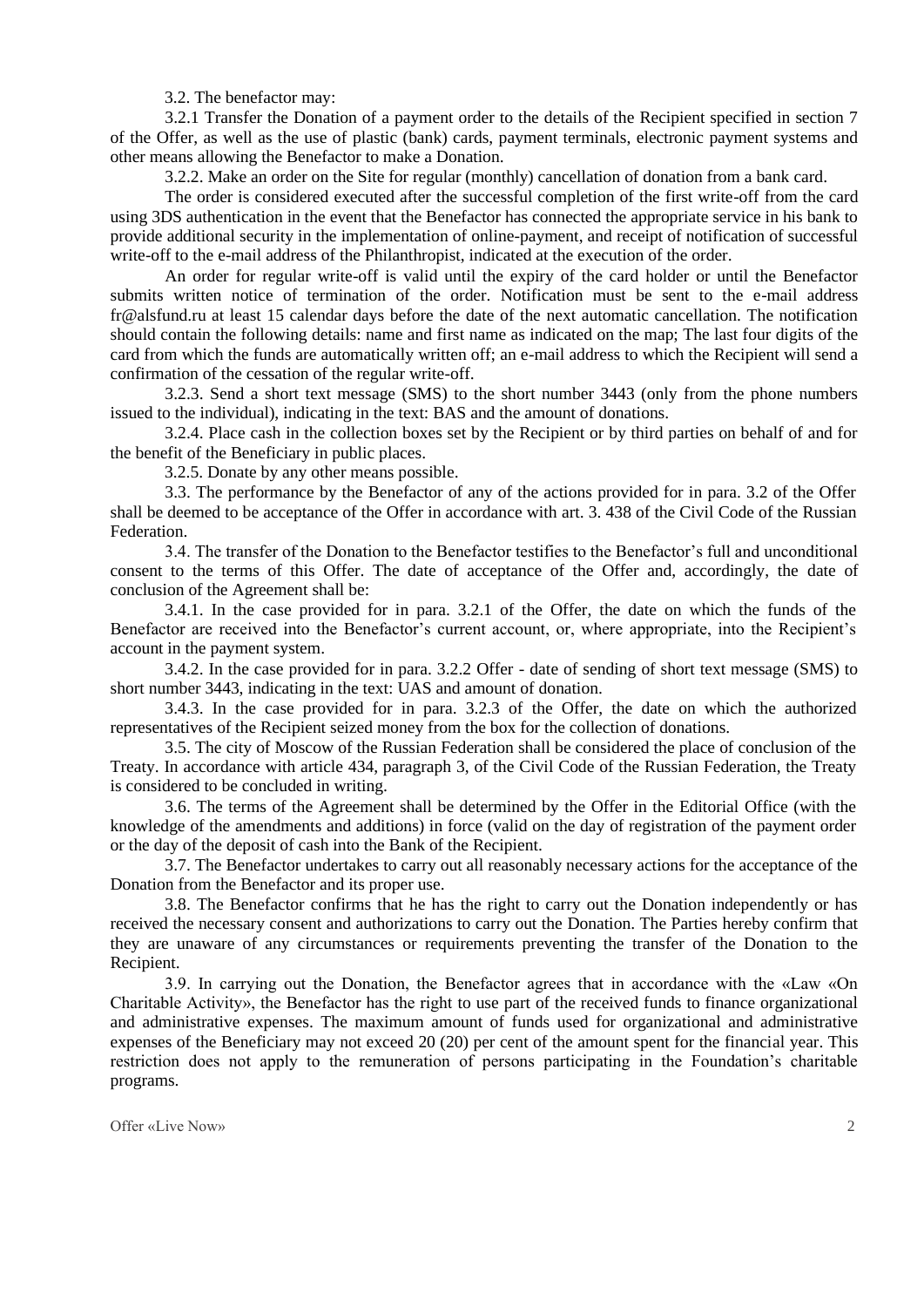3.10. The Donation received from the Benefactor, partially or wholly unused according to the purpose of the Donation specified by the Benefactor in the payment order, due to the closure of the need, shall not be returned to the Benefactor, a is redistributed by the Beneficiary himself to other relevant programmes.

3.11. The philanthropist has the right to receive information about the use of his Donation by access to the information posted on the official website of the Recipient (www.alsfund.ru). The recipient publishes on the website information about his work and reports on the results of his activity.

3.12. The recipient informs the Philanthropist about the current programs by means of electronic, postal and SMS-mailings, as well as by means of telephone calls.

3.13. At the request of the Benefactor (in the form of an electronic or ordinary letter) the Benefactor is obliged to provide the Benefactor with information about the donations made by the Benefactor.

3.14. The Benefactor has no obligations towards the Benefactor other than those specified in this Offer.

3.15. Unless otherwise provided by applicable law, donation is not subject to VAT. The Benefactor a legal entity confirms that the Charitable Donation is paid out from the funds of the net profit. A philanthropist - a natural person has the right to receive a social tax deduction for the amount of charitable donations made by him.

## **4. Settlement of disputes**

4.1. All differences and disputes arising between the Parties in connection with or as a consequence of this Offer and/or the Treaty shall be settled by negotiation.

4.2. Parties are responsible for the accuracy of the information provided by a friend friend.

4.3. The Parties shall be liable for non-performance or improper performance of obligations under the Agreement in accordance with the current legislation of the Russian Federation.

4.4. This Offer and the Contract shall be regulated and subject to interpretation in accordance with the legislation of the Russian Federation. All disputes, disagreements or claims arising from or in connection with this Offer and/or Contract, including those relating to their performance, breach, termination or invalidity, In the event that it is impossible to resolve them by negotiation, they shall be subject to authorization by the judicial authorities at the place where the Recipient is located, in accordance with the legislation of the Russian Federation.

#### **5. Consent to the use of personal data of benefactors - individuals**

5.1. An Acceptance to an Offer, a Benefactor - a natural person gives the Recipient consent to the processing of his personal data provided to him during the implementation of the Donation, (surnames, names, patronymics, addresses, places of residence, mobile phone numbers of e-mail address, bank details and other data), including transfer to third parties, for the purpose of fulfilling obligations arising from or in connection with the conclusion of the Agreement, including the following actions: collection, recording, systematization, stockpiling, storage, clarification (updating, modification), extraction, use, transfer (dissemination, provision, access), depersonalization, blocking, deletion, destruction of personal data.

5.2. The Benefactor undertakes to anonymize the personal data of the Benefactor in the information materials published by the Benefactor.

5.3. In respect of the personal data of the Benefactor, the Benefactor undertakes to carry out only those actions in respect of which the consent of the Benefactor has been received or in respect of which the Benefactor's permission is not required under the applicable legislation.

5.4. Consent to the processing of personal data is valid for the period of time necessary to achieve the purposes of processing, but may be withdrawn by the Benefactor at any time by sending written notice to the Benefactor not less than 5 working days prior to the expected date of withdrawal of such consent.